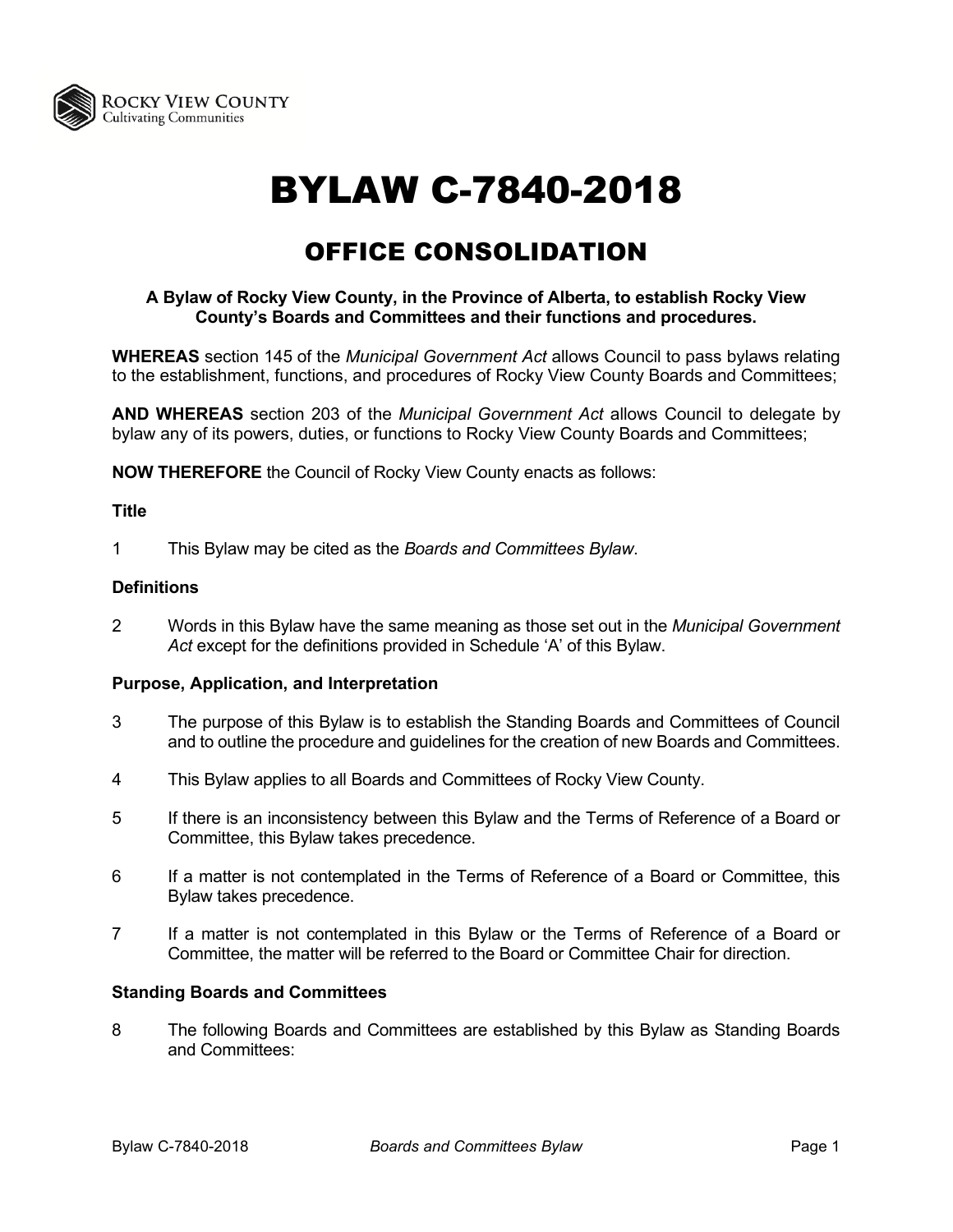- (1) Public Presentation Committee; [1](#page-1-0)
- (2) Agricultural Service Board; and
- (3) Recreation Governance Committee.[2](#page-1-1)
- 9 The following Boards and Committees have been established by other Rocky View County bylaws and for the purposes of this Bylaw are considered Standing Boards and Committees:
	- (1) Subdivision and Development Appeal Board;
	- (2) Enforcement Appeal Committee;
	- (3) Assessment Review Boards, comprising the Local Assessment Review Board and Composite Assessment Review Board collectively;
	- (4) Municipal Emergency Advisory Committee; and
	- (5) Family and Community Support Services Board.

#### **Establishing Boards and Committees**

- 10 Council may establish Boards or Committees and their Terms of Reference by either resolution or bylaw.
- 11 Boards or Committees will have the duties, functions, membership, procedures, and other characteristics as established in their Terms of Reference.

#### **Establishing Subcommittees**

- 12 A Board or Committee may recommend to Council that a Subcommittee be established to assist with the duties of the Board or Committee.
- 13 Council may establish Subcommittees and their Terms of Reference by either resolution or bylaw.
- 14 Subcommittees will have the duties, functions, membership, procedures, and other characteristics as established in their Terms of Reference.

#### **Accountability and Reporting**

- 15 All Boards and Committees are accountable to Council.
- 16 Subcommittees are accountable to the Board or Committee that they were established to assist.

<span id="page-1-0"></span><sup>1</sup> Bylaw C-8030-2020; Bylaw C-8276-2022

<span id="page-1-1"></span><sup>2</sup> Bylaw C-7927-2019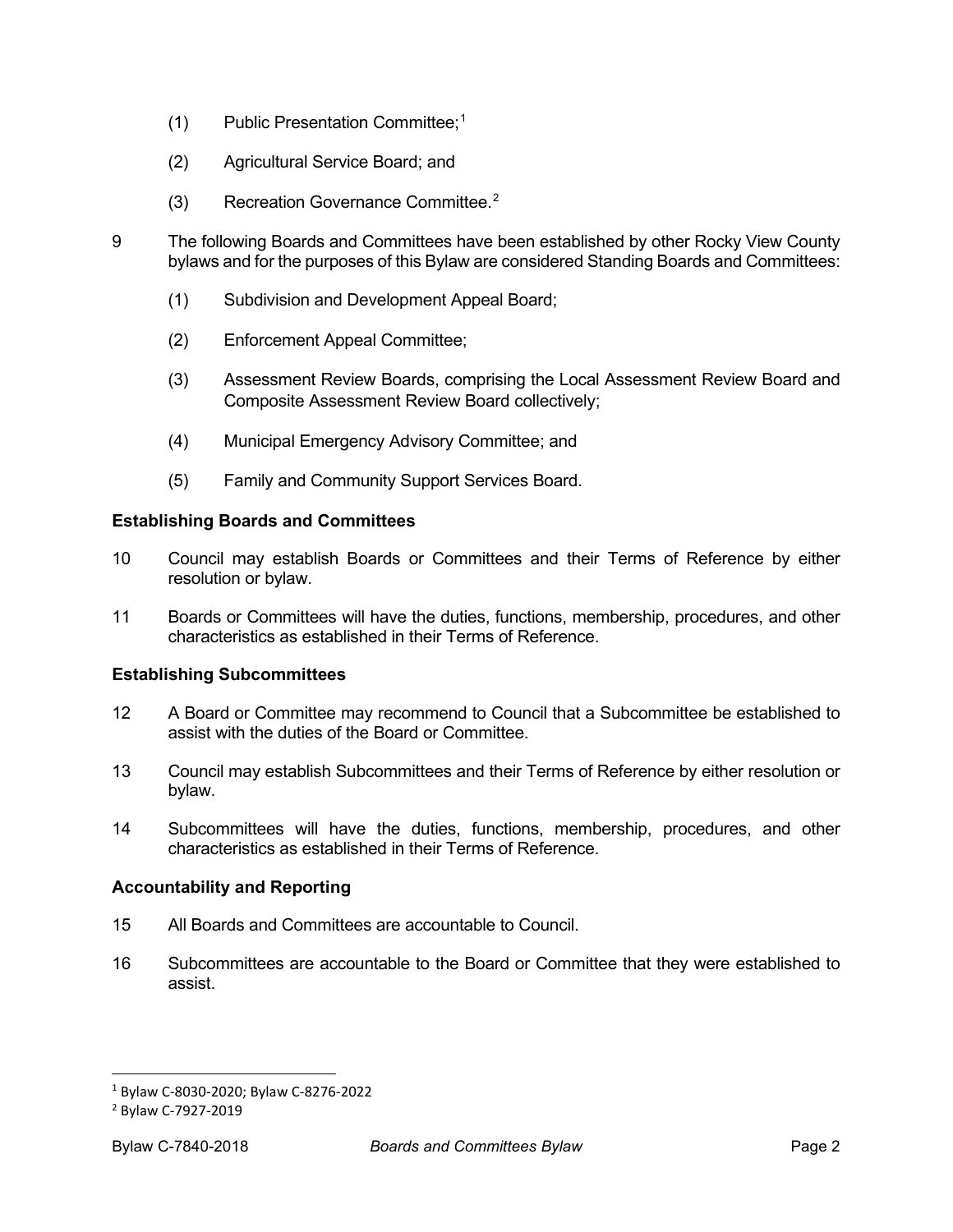17 Councillors are responsible for keeping Council as a whole informed of the activities of the various Boards or Committees to which they are appointed.

#### **Membership and Appointments**

- 18 Members are appointed to Boards or Committees by Council at its annual Organizational Meeting as required.
- 19 Membership vacancies that occur between Organizational Meetings may be filled by a resolution of Council as necessary.
- 20 Members at Large must be residents of Rocky View County unless otherwise provided for in the Terms of Reference of a Board or Committee.
	- (1) The Terms of Reference of a Board or Committee may prescribe additional requirements or qualifications for the appointment of Members at Large.
- 21 A Member at Large who ceases to be a resident of Rocky View County also ceases to be a Member of the Boards or Committees to which they are appointed unless otherwise provided for in the Terms of Reference of those Boards and Committees.
- 22 The Reeve is an *ex-officio* member of all Boards and Committees pursuant to the *Municipal Government Act*.

#### **Term of Office and Removal from Office**

- 23 Members are appointed to a Board or Committee for the term of office established in that Board or Committee's Terms of Reference.
	- (1) When appointing Members to a Board or Committee, Council may vary the term of office specified in a Terms of Reference in such a way that the expiry of those appointments is staggered.[3](#page-2-0)
- 24 Members serve at the pleasure of Council and may be removed from a Board or Committee by a resolution of Council.
- 25 Members may resign from a Board or Committee by providing written notice of their resignation to Rocky View County.
- 26 A Member at Large who is absent from three consecutives meetings of a Board or Committee without a valid reason ceases to be a Member of that Board or Committee unless their absence is authorized by a resolution of the Board or Committee.

<span id="page-2-0"></span><sup>3</sup> Bylaw C-7895-2019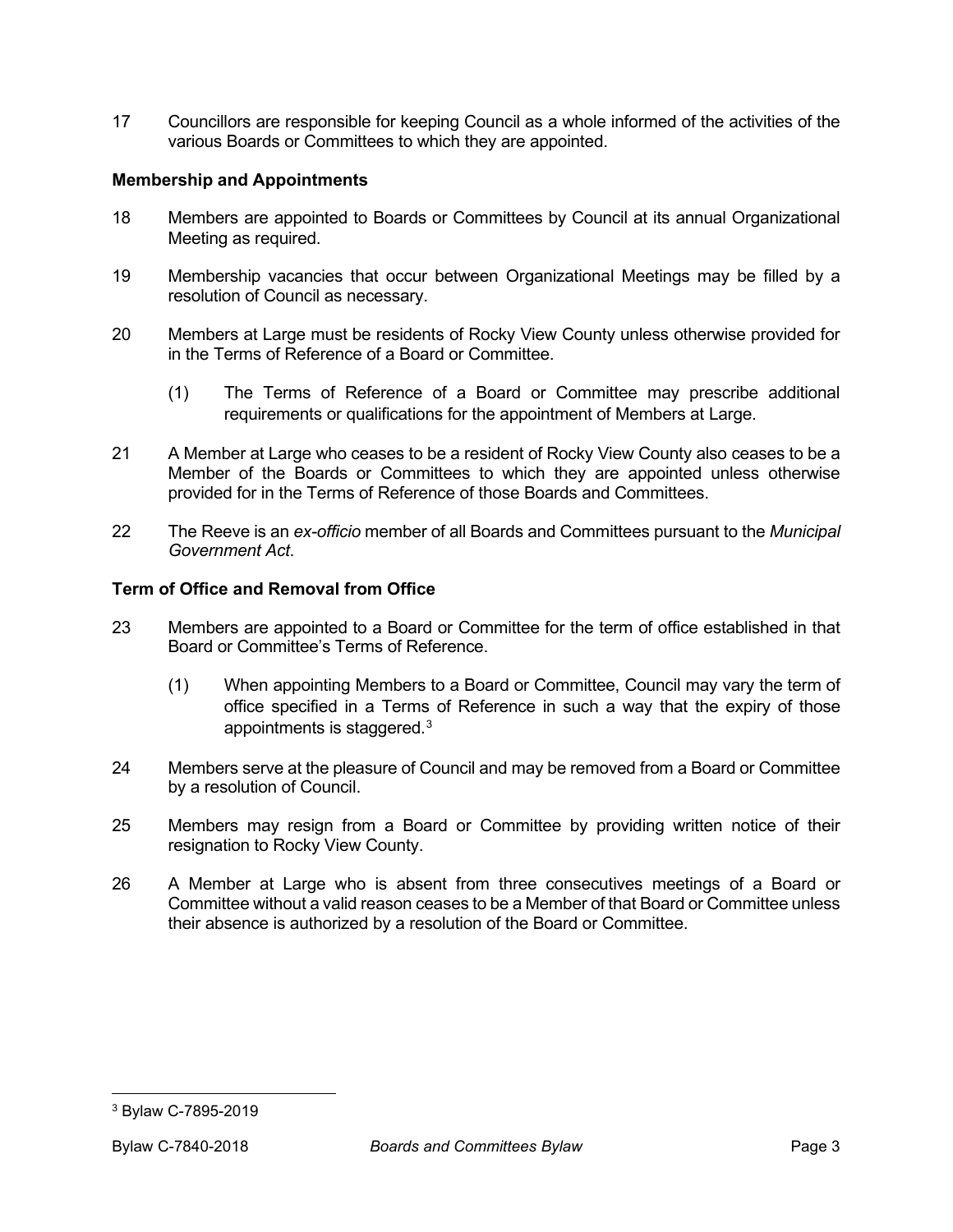#### **Term Limits**

- 27 Members at Large may serve on a Board or Committee for a maximum of two consecutive terms. After serving a second consecutive term, Members at Large cannot serve on that Board or Committee for at least one term before being eligible for reappointment.
	- (1) There are no term limits for Members at Large appointed to Rocky View County's Recreation District Boards.
- 28 If there are no other applicants or no qualified applicants to fill an expiring Member at Large appointment, Council may waive section 27 of this Bylaw and reappoint a Member at Large to a Board or Committee for an additional term.

#### **Chair and Vice Chair**

- 29 The Chair and Vice Chair of a Board or Committee are chosen in accordance with its Terms of Reference.
- 30 If a Terms of Reference does not provide for the appointment of a Chair or Vice Chair, the Chair or Vice Chair will be chosen by a majority of the Board or Committee Members in a manner agreed upon by a majority of the Members.

#### **Meetings and Meeting Procedures**

- 31 The following Boards and Committees will meet on the dates and times established by Council at its annual Organizational Meeting:
	- $(1)$  deleted;<sup>[4](#page-3-0)</sup>
	- (2) Agricultural Service Board;
	- (3) Subdivision and Development Appeal Board;
	- (4) Enforcement Appeal Committee; and
	- (5) Municipal Planning Commission.[5](#page-3-1)
- 32 Boards and Committees not listed in section 31 of this Bylaw will meet on the dates and times established by the Board or Committee in accordance with its Terms of Reference.
- 33 Additional meetings and special meetings of a Board or Committee may be called in accordance with its Terms of Reference.
- 34 Board and Committee meetings will be conducted in accordance with Rocky View County's *Procedure Bylaw*.

<span id="page-3-0"></span><sup>4</sup> Bylaw C-8030-2020

<span id="page-3-1"></span><sup>5</sup> Bylaw C-7967-2019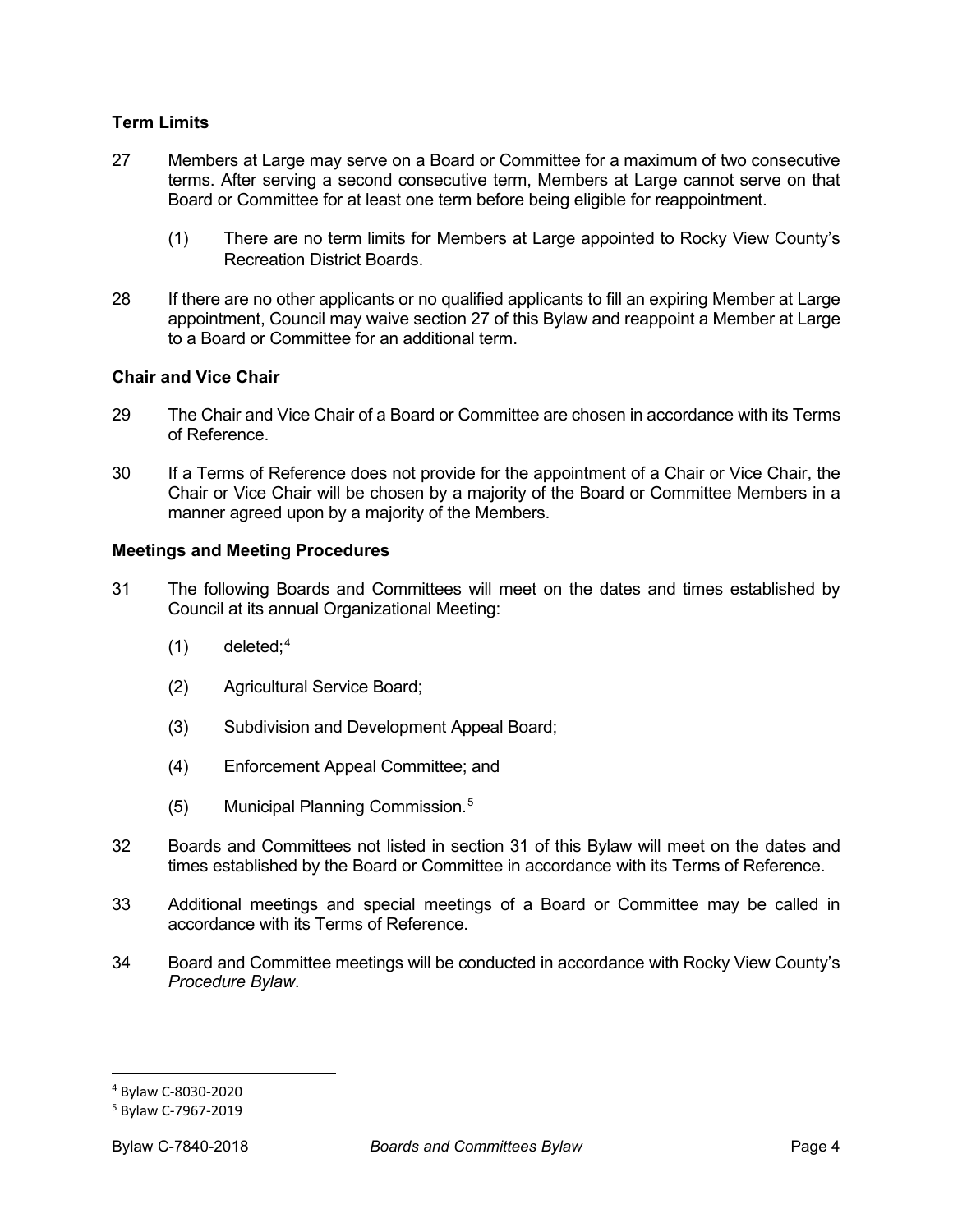- 35 Board and Committee meetings are open to the public to attend except when permitted by legislation to hold parts of the meeting in a closed session.
- 36 Individuals, community groups, and other organizations that wish to present to a Board or Committee may submit a request in accordance with that Board or Committee's Terms of Reference.
	- (1) If a Board or Committee's Terms of Reference does not provide a procedure for presentation requests, the individual, community group, or other organization may submit a request in accordance with Rocky View County's *Procedure Bylaw.*

#### **Administrative Support**

- 37 Boards and Committees will receive administrative support in a non-voting capacity as outlined in their Terms of Reference.
- 38 Administrative support may include, but is not limited to, preparing agendas and minutes, coordinating meetings, providing expertise and advice, and other duties that are reasonably required by the Board or Committee to carry out its duties.

#### **Budget and Remuneration**

- 39 Boards and Committees have the budgets and resources established in their Terms of Reference.
- 40 Members are remunerated in accordance with Rocky View County's *Council Committee Remuneration Policy* unless the Terms of Reference for a Board or Committee provides for otherwise.

#### **Severability**

41 Each provision of this Bylaw is independent of all other provisions. If any provision of this Bylaw is declared invalid for any reason by a court of competent jurisdiction, the remaining provisions of this Bylaw will remain valid and enforceable.

#### **Repeal and Effective Date**

- 42 Bylaw C-6138-2005, being the *Committees Bylaw*, and all amendments thereto are repealed upon this Bylaw passing and coming into full force and effect.
- 43 Bylaw C-7840-2018 is passed when it receives third reading and is signed by the Reeve or Deputy Reeve and the Chief Administrative Officer or their designate as per the *Municipal Government Act.*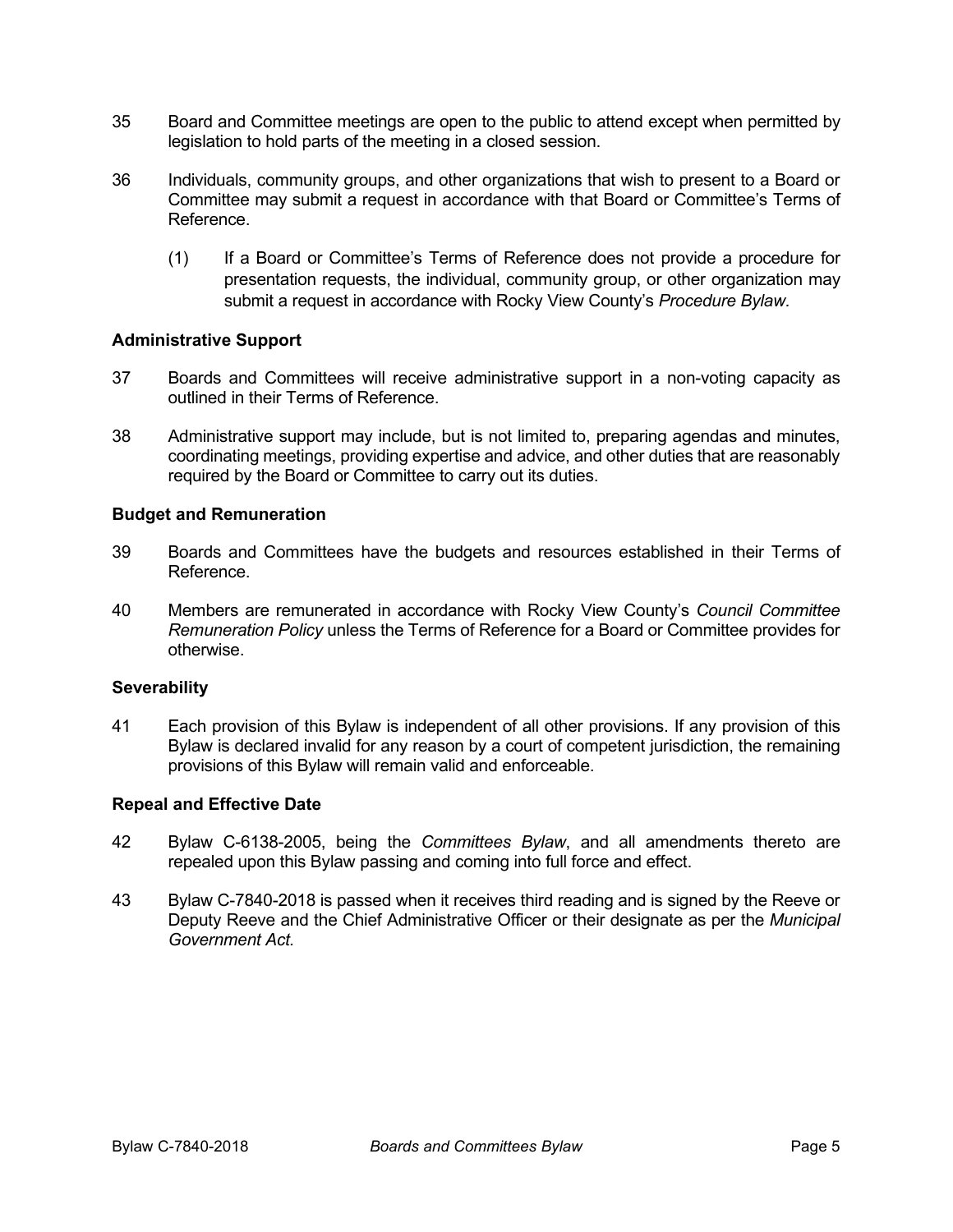### READ A FIRST TIME IN COUNCIL this 26<sup>th</sup> day of February, 2019

READ A SECOND TIME IN COUNCIL this 26<sup>th</sup> day of February, 2019

*UNAMIMOUS PERMISSION FOR THIRD READING this 26th day of February, 2019*

READ A THIRD TIME IN COUNCIL this 26<sup>th</sup> day of February, 2019

"Greg Boehlke"

\_\_\_\_\_\_\_\_\_\_\_\_\_\_\_\_\_\_\_\_\_\_\_\_\_\_\_\_\_\_\_ Reeve<sup>1</sup>

"Tyler Andreasen" (Acting)

\_\_\_\_\_\_\_\_\_\_\_\_\_\_\_\_\_\_\_\_\_\_\_\_\_\_\_\_\_\_\_ CAO or Designate

February 26, 2019

\_\_\_\_\_\_\_\_\_\_\_\_\_\_\_\_\_\_\_\_\_\_\_\_\_\_\_\_\_\_\_ Date Bylaw Signed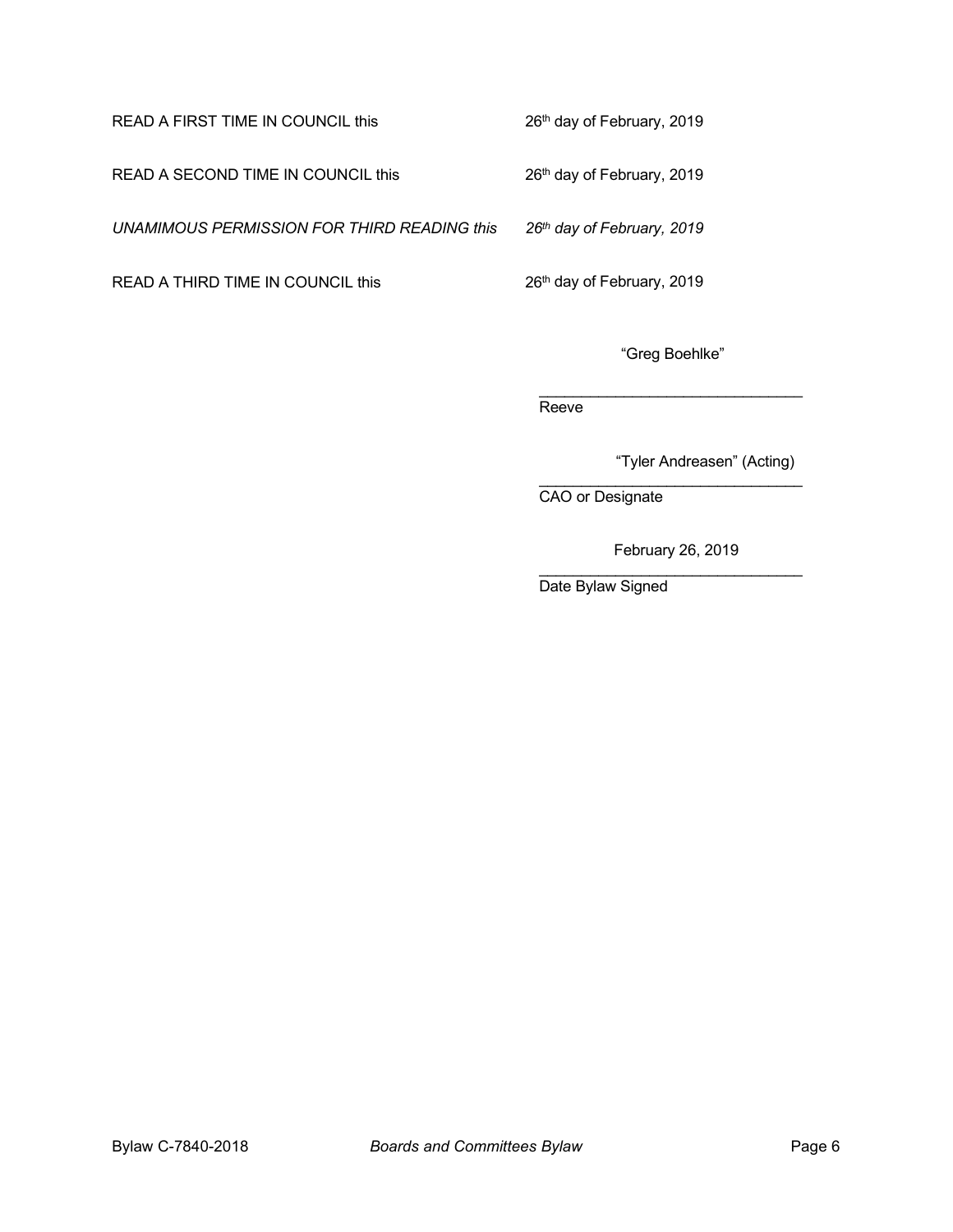#### **Bylaw C-7840-2018**

#### **Schedule 'A' – Definitions**

- 1 **"Administration"** means the operations and staff of Rocky View County under the direction of the Chief Administrative Officer.
- 2 **"Board"** means a Board with Members appointed by Council.
- 3 **"Committee"** means a Committee with Members appointed by Council and includes a Standing Committee or Subcommittee.
- 4 **"Council"** means the duly elected Council of Rocky View County.
- 5 *"Council Committee Remuneration Policy"* means Rocky View County Policy C-221, *Council Committee Remuneration Policy*, as amended or replaced from time to time.
- 6 "**Councillor"** means a duly elected Councillor of Rocky View County Council.
- 7 **"Member"** means a person appointed to a Board or Committee and includes either a Councillor or a Member at Large.
- 8 **"Member at Large"** means a person appointed to a Board or Committee who is a member of the public and not a Councillor.
- 9 **"***Municipal Government Act***"** means the *Municipal Government Act,* RSA 2000, c M-26, as amended or replaced from time to time.
- 10 **"Organizational Meeting"** means an Organizational Meeting of Council held pursuant to the *Municipal Government Act*.
- 11 *"Procedure Bylaw"* means Rocky View County Bylaw C-7295-2013, the *Procedure Bylaw*, as amended or replaced from time to time.
- 12 **"Recreation District Boards"** means the following collectively:
	- (1) Bearspaw Glendale Recreation District Board;
	- (2) Beiseker Recreation District Board;
	- (3) Bow North Recreation District Board;
	- (4) Chestermere-Conrich Regional Recreation District Board;
	- (5) Crossfield Recreation District Board;
	- (6) Madden and District Recreation Board;
	- (7) Ranch Lands Recreation District Board;